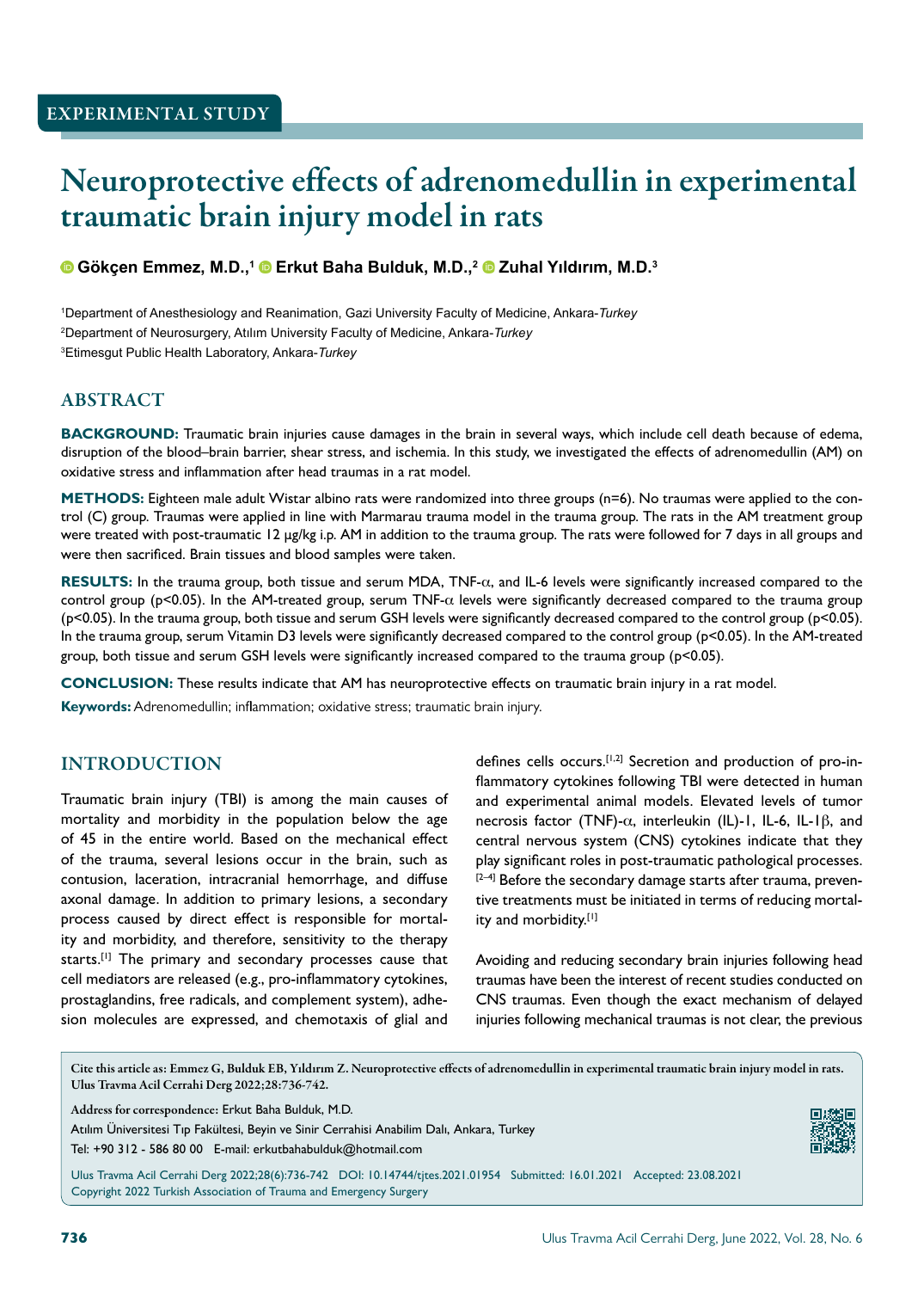researchers reported that free radical production following head traumas has important roles in secondary injuries.<sup>[5,6]</sup>

Lipid peroxidation (LP) has significant effects on tissue damage after head injuries. Reactive oxygen radicals that cause damages in cellular components have important roles in ischemic or hypoxic tissues initiating the LP process following head traumas. However, antioxidant agents might protect brain tissue against oxidative damage.[7]

The antioxidant-oxidant systems of organisms are balanced normally. If this balance is disrupted in favor of the oxidants, then, leukocytes produce inflammatory mediators (e.g., bradykinin, prostaglandin, leukotriene, platelet-activating factor, serotonin, adhesion molecule P-selectin, TNF-α, IL-1, IL-6, and IL-1β) together with free oxygen radicals. CNS consists mostly of lipids; and therefore, the LP caused by free radicals can cause severe damage.<sup>[8,9]</sup>

Adrenomedullin (AM) is a potent, long-lasting vasoactive peptide that was originally isolated from human pheochromocytoma.<sup>[10]</sup> Several studies have demonstrated that AM acts as a vasodilator, bronchodilator, neurotransmitter/modulator, inhibitor of apoptosis, anti-migratory, antimicrobial, and anti-inflammatory agent.<sup>[10,11]</sup> The level of AM is elevated in the plasma in some diseases (e.g., hypertension, renal failure, heart failure, endotoxic shock, and hemorrhagic shock.<sup>[12–14]</sup>

The inhibition of LP and inflammation by many agents, such as antioxidants or free radical scavengers, may be useful in the treatment of head injuries. In the present study, our objective was to define the possible potential neuroprotective effects of AM after head traumas in a rat model. For this purpose, the effects of AM were assessed by biochemical analyses (oxidative stress biomarkers and inflammation parameters).

## MATERIALS AND METHODS

The permission for this experimental study was received from the "Animal Ethics Committee" of Saki Yenilli Experimental Animals Reproduction Laboratory (October 02, 2020, March 06, 2022), and the study was completed in line with the dictates of the Research Committee at the Experimental Research Centre of Saki Yenilli Experimental Animals Reproduction Laboratory.

Eighteen male adult Wistar albino rats weighing between 180 and 220 g (mean weight:  $210±10$  g) were included in the study. All animals were housed under standard temperature and humidity with light and dark cycles of 12 and 12 h, respectively. No water, food, and light restrictions were applied to animals. During the experiments, humane care was given to all animals according to "Principles of Laboratory Animal Care" and the "Guide for the Care and Use of Laboratory Animals" by NHS. The animals were anesthetized using xylazine hydrochloride (5 mg/kg) (Alfazyne, Ege Vet, Turkey) and ketamine hydrochloride (40 mg/kg) (Ketalar, Eczacibasi, Turkey), and every surgical procedure was performed under sterile conditions by the surgeon of the team (AP).

To arrange three study groups, 18 rats were randomly allocated:

Control group ( $n=6$ ): No trauma models were applied to the rats. They were followed up in their cages for 7 days without being disturbed.

Trauma group  $(n=6)$ : The rats were injected with intramuscular 70 mg/kg ketamine and 5 mg/kg xylazine anesthetic agent, and the traumatic brain damage was induced with Marmarau drop weight model.[15]

#### To do this;

After midline scalp incision under local anesthesia and sterile conditions, the periosteal that covered the vertex was removed with a dissector. A 3 mm high and 10 mm diameter metal disk were glued using bone wax to the vertex between the coronal and lambdoid sutures to provide a wider cranial contact level and to induce diffuse cranial damage.

The rats were placed on a foam bed in a prone position. The lower end of the metal tube was placed directly on the metal disk in the skull of the rat. Closed head trauma was induced by releasing 250 g of weight from a height of 1 m.

The rats were followed in their cages without disturbing for 7 days after this procedure.

AM-treated group (n=6): A single dose of 12 μg/kg i.p. AM (Sigma Chemical Co., St. Louis, MO, USA) was administered right after laminectomy and acute trauma to the six rats. The rats were followed in their cages for 7 days without disturbing.<sup>[16]</sup>

The routine care of the animals in the three groups was performed with 12 h light (08–20), 12 h dark photoperiods, at 21–23°C room temperature, in cages with six rats, with standard pellet feed and tap water.

The rats were sacrificed with the aspiration of cardiac blood, and the blood samples were placed in gel tubes. Serum samples were separated by centrifugation of 3.000×g for 10 min at 4°C and were frozen to −80°C. The excised brain was washed in cold 0.9% NaCl, wiped, and weighed. To perform biochemical analysis, they were then fixed in liquid nitrogen and kept frozen at −80°C.

## Biochemical Analysis

#### **Determination of Tissue and Serum MDA Levels**

MDA (LP end-products) levels were determined using the thiobarbituric acid (TBA) test based on the spectrophotometric measurement of the concentration obtained from the endproduct of the reaction between lipid peroxides and TBA.<sup>[17]</sup>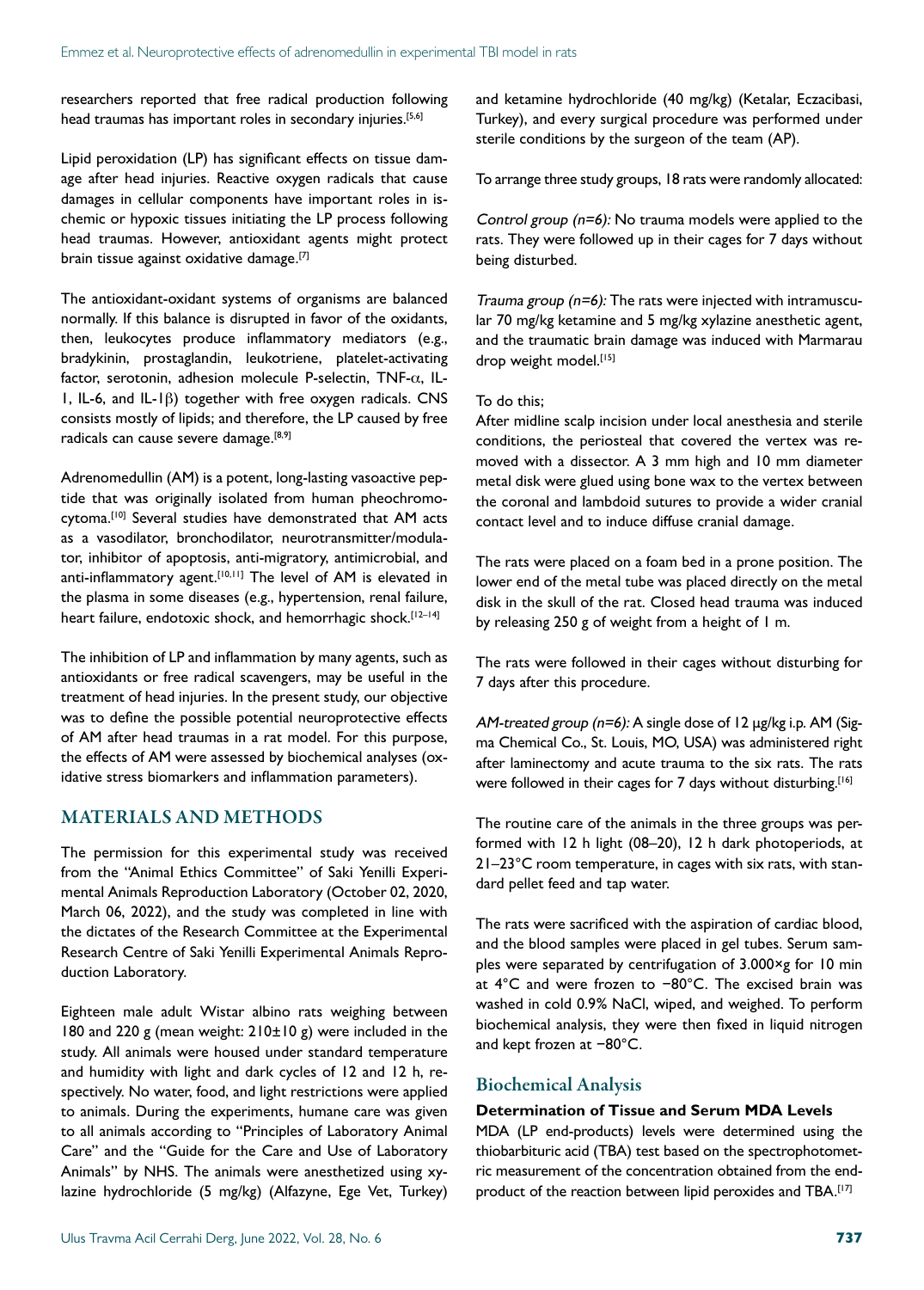#### **Determination of Tissue and Serum GSH Levels**

The Ellman reagent (5,5'-dithiobis-(2-nitrobenzoic acid) or DTNB) was used to quantify the number of aliphatic thiol groups in the sample. In mild alkali pH, tissues and serum reacted with the Ellman reagent; and p-nitrophenol anion per every thiol group was calculated with spectrophotometry.<sup>[18]</sup>

#### **Determination of Tissue Protein Levels**

Tissue protein levels were determined using the Lowry method with bovine serum albumin as the standard.<sup>[19]</sup>

#### **Determination of Tissue and Serum TNF-**α **and IL-6 Levels**

Tissue and serum TNF- $\alpha$  and IL-6 levels were also determined by a solid-phase sandwich enzyme-linked immunosorbent assay.

#### **Determination of Serum Vitamin D Levels**

Determination of serum Vitamin D3 levels was performed using the immune analysis method. Serum Vitamin D3 levels were calculated using Beckman Coulter assay kits.

#### Statistical Analysis

Statistical package SPSS for Windows, version 22.0 (SPSS, Chicago, Illinois, USA) was used for analyses with the descriptive statistics presented as mean±SD. Kruskal–Wallis test and Mann–Whitney U test were used for statistical analyses. P<0.05 was considered to be statistically significant.

## RESULTS

#### Tissue Changes

In the trauma group, tissue MDA, TNF- $\alpha$ , and IL-6 levels were significantly increased compared to the control group (p<0.05). In the trauma group, tissue GSH levels were significantly decreased compared to the control group (p<0.05). In the AM-treated group, tissue MDA levels were significantly decreased compared to the trauma group (p<0.05). In the AM-treated group, tissue TNF- $\alpha$  and IL-6 levels were decreased compared to the trauma group. However, this difference was not significant (p>0.05). In the AM-treated group, tissue GSH levels were significantly increased compared to the trauma group (p<0.05). A comparison of the AM-treated and control groups demonstrated no significant difference (p>0.05) (Table 1).

## Serum Changes

In the trauma group, serum MDA, TNF- $\alpha$ , and IL-6 levels were significantly increased compared to the control group (p<0.05). In the trauma group, serum GSH and Vitamin D3 levels were significantly decreased compared to the control group ( $p$ <0.05). In the AM-treated group, serum TNF- $\alpha$  levels were significantly decreased compared to the trauma group (p<0.05). In the AM-treated group, serum MDA and IL-6 levels were decreased compared to the trauma group. However, this difference was not significant (p>0.05). In the AMtreated group, serum GSH levels were significantly increased

| Tissue MDA, $TNF-\alpha$ , IL-6, and GSH levels of all the groups (Mean $\pm$ SD) | Table I. |  |  |  |  |  |  |
|-----------------------------------------------------------------------------------|----------|--|--|--|--|--|--|
|-----------------------------------------------------------------------------------|----------|--|--|--|--|--|--|

|                               | Control $(n=6)$                | Trauma $(n=6)$                  | $AM-treated$ (n=6)           |
|-------------------------------|--------------------------------|---------------------------------|------------------------------|
| MDA ( $\mu$ mol/g protein)    | $6.74 \pm 2.17$ <sup>a</sup>   | $12.33 \pm 4.56$ <sub>a,b</sub> | $6.63 \pm 1.92$ <sup>b</sup> |
| TNF- $\alpha$ (pg/mg protein) | $111.25 \pm 5.33$ <sup>a</sup> | $150.21 \pm 27.47$ <sup>a</sup> | $116.83 \pm 22.06$           |
| IL-6 (pg/mg protein)          | $1.37 \pm 0.56^a$              | $2.08 \pm 0.34$ <sup>a</sup>    | $1.57 \pm 0.64$              |
| $GSH$ (µmol/g protein)        | $0.18 \pm 0.04$ <sup>a</sup>   | $0.09 \pm 0.04$ <sub>a,b</sub>  | $0.17 \pm 0.05^{\circ}$      |

a MDA, TNF-α, IL-6, and GSH between the trauma group and the control group (p<0.05). b MDA and GSH between the trauma group and the AM-treated group (p<0.05). MDA: Malondialdehyde; TNF-a: tumour necrosis factor-alpha; IL: Interleukin; GSH: Glutathione; AM: Adrenomedullin; SD: Standard deviation.

| Table 2.              | Serum MDA, $TNF-\alpha$ , IL-6, GSH, and Vit D levels of all the groups (Mean $\pm$ SD) |                                |                               |                                |  |  |
|-----------------------|-----------------------------------------------------------------------------------------|--------------------------------|-------------------------------|--------------------------------|--|--|
|                       |                                                                                         | Control $(n=6)$                | Trauma $(n=6)$                | $AM-treated$ (n=6)             |  |  |
| $MDA (\mu M)$         |                                                                                         | $8.29 \pm 0.76$ <sup>a</sup>   | $10.27 \pm 0.98$ <sup>a</sup> | $9.13 \pm 0.64$                |  |  |
| TNF- $\alpha$ (pg/mL) |                                                                                         | $107.73 \pm 0.92$ <sup>a</sup> | $124.31 \pm 5.89^{a,b}$       | $107.74 \pm 0.57$ <sup>b</sup> |  |  |
| $IL-6$ ( $pg/mL$ )    |                                                                                         | $1.4 \pm 0.32$ <sup>a</sup>    | $1.76 \pm 0.18$ <sup>a</sup>  | $1.57 \pm 0.64$                |  |  |
| $GSH(\mu M)$          |                                                                                         | $0.45 \pm 0.15$ <sup>a</sup>   | $0.22 \pm 0.11^{a,b}$         | $0.42 \pm 0.06$                |  |  |
| Vit $D3$ (ng/mL)      |                                                                                         | 75.05±7.09 <sup>a</sup>        | $61.55 \pm 2.67$ <sup>a</sup> | $69.36 \pm 8.64$               |  |  |

 $^{\circ}$ MDA, TNF-α, IL-6, GSH, and Vit D3 between the trauma group and the control group (p<0.05).  $^{\circ}$ TNF-α and GSH between the trauma group and the AM-treated group (p<0.05). MDA: Malondialdehyde; TNF-a: tumour necrosis factor-alpha; IL: Interleukin; GSH: Glutathione; AM: Adrenomedullin; SD: Standard deviation.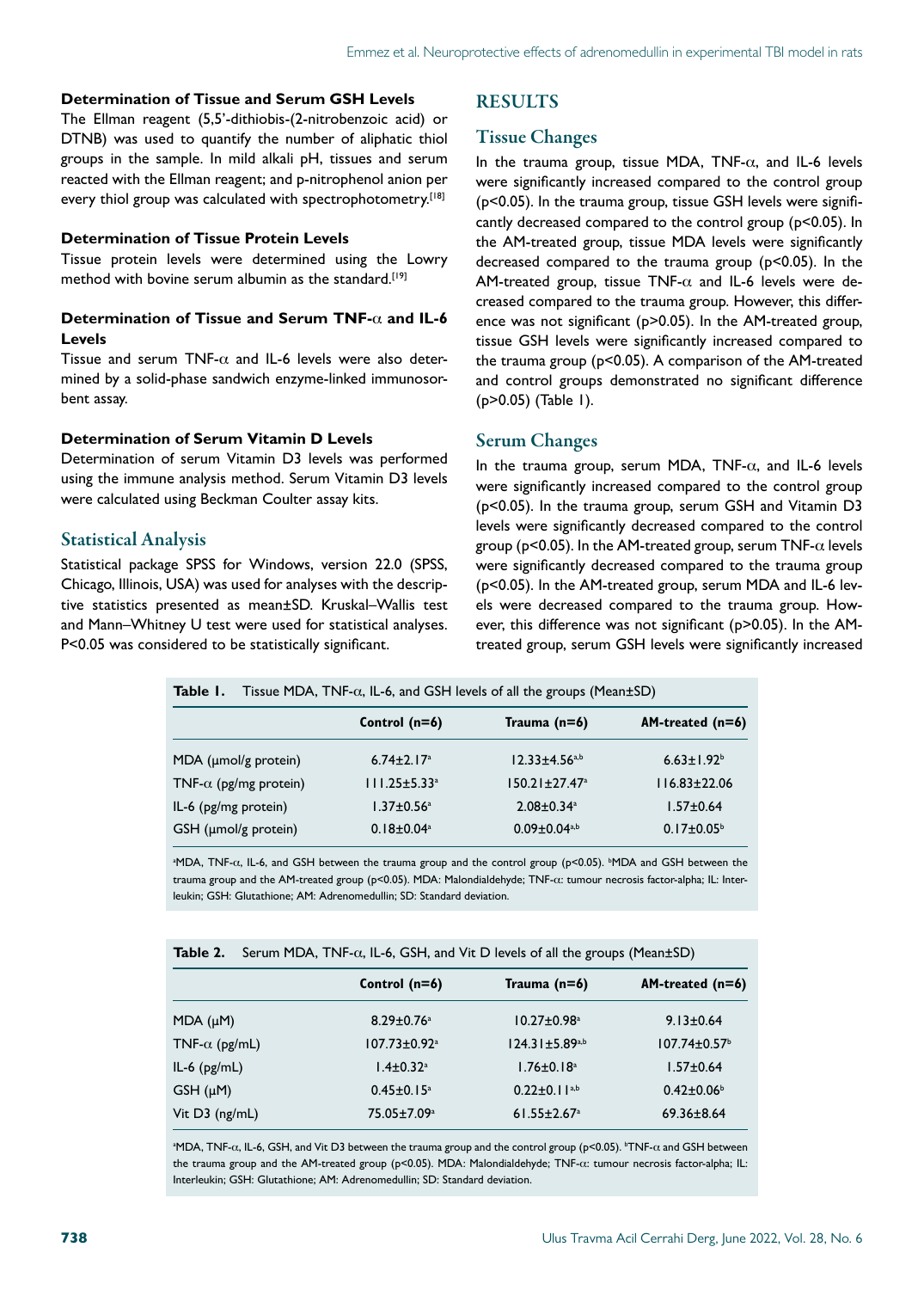compared to the trauma group (p<0.05). In the AM-treated group, serum Vitamin D3 levels were increased compared to the trauma group. However, this difference was not significant (p>0.05). A comparison of the AM-treated and control group demonstrated no significant difference (p>0.05) (Table 2).

## DISCUSSION

In this study, we demonstrated that AM treatment significantly neurologic function and its neuroprotective or repair effect are exerted through anti-apoptotic and anti-inflammatory effects on the acute-phase brain changes following head traumas, preventing and reducing secondary brain damage. In addition, biochemical analysis of the serum and brain tissue verified its systemic and local effects.

Following TBI, morbidity and mortality depend on primary damage (e.g., contusion, laceration, diffuse axonal injury, and intracerebral hematoma) and secondary damage that occurs at the time of injury with elevated intracranial pressure, swelling, and hypoxia/ischemia. Following head traumas, preventing and reducing secondary brain damage have been the focus of recent studies on CNS trauma. It was speculated in the previous studies that an important factor precipitating post-traumatic degeneration in the brain is free oxygen radical-induced LP.[7]

Today, no surgical and medical treatments are available for primary damage; however, it is possible to influence the injury caused by the cascade of biochemical events occurring secondarily.[7]

Sufficient experimental supports are available regarding the importance of early appearance and pathophysiology of oxygen radical formation and cell membrane LP in the injured CNS. LP is a process that progresses geometrically and spreading over the surface of the cell membrane, which causes impairment on the phospholipid-dependent enzyme, disruption of ionic gradients. The membrane lysis MDA is the main breakdown product of LP in CNS.[6]

Phospholipids of neural membranes are damaged by free oxygen radicals. It was proposed that in situ myelin proteins are highly susceptible to the attack of ROS in the membrane.<sup>[20]</sup>

A great number of physiological and pathologic processes are associated with AM (e.g., vasodilation, angiogenesis, cancer promotion, apoptosis, cell growth regulation, and differentiation). It was speculated that AM protects several cells against oxidative stress, which is induced by stressors, such as hypoxia, ischemia-reperfusion (I/R), and hydrogen peroxide  $(\mathsf{H}_{\mathsf{2}}\mathsf{O}_{\mathsf{2}})$ .[21,22] The aim of this study was to evaluate the efficacy of AM on the damage associated with oxidative stress and inflammation created by head trauma in an experimental animal model.

It was demonstrated that AM protects myocardial cells against ischemia/reperfusion injury through suppression of oxidative stress-induced activation of the pro-apoptotic factor Bax and activation of the antiapoptotic Akt-Bad-Bcl-2 signaling pathway.<sup>[23]</sup> It was demonstrated that AM gene delivery significantly reduced myocardial infarction, apoptosis, and superoxide (SOD) production in the rat model with myocardial I/R injury. To improve spinal cord protection by pharmacological means, we aimed to investigate the protective effects of AM on the spinal cord during ischemia in an experimental model.[24]

The mechanism by which AM protects from I/R injury is unclear. I/R injury is a complex process; calcium overload and excessive production of oxygen-free radicals are the main mechanisms involved in I/R injury. AM can antagonize myocardial injury induced by I/R through inhibiting oxidative stress and reducing calcium overload.<sup>[24]</sup>

MDA is an indicator of oxidative stress within the cell and is a relatively stable end-product of LP. Some studies have shown an increase in lipid peroxidase in inflammatory diseases.<sup>[25]</sup> In our study, in the trauma group, both tissue and serum MDA levels were significantly increased compared to the control group. In the AM-treated group, tissue MDA levels decreased significantly compared to the trauma group. In the AM-treated group, serum MDA levels were decreased compared to the trauma group. However, this difference was not significant.

It was shown that GSH is an important cellular antioxidant and protects cells from damaging effects of oxidation products, such as  $H_2O_2$ , SOD, and hydroxyl radicals), which are normally produced and destroyed by the cell in metabolism. The GSH supply may have critical roles in antioxidant defines. The redox state of the cell might become oxidized under oxidant stress, which results in insufficient antioxidant defines to avoid irreversible damage (e.g., LP). Peroxynitrite might indirectly potentiate damage by reacting with GSH, which disables important protective antioxidant mechanisms.[26] In our study, both tissue and serum GSH levels were significantly decreased in the trauma group compared to the control group. In the AM-treated group, both tissue and serum GSH levels were significantly increased compared to the trauma group.

Menku et al.[7] demonstrated that tissue MDA levels were significantly lower in the propofol and citicoline combination group than in the control and propofol groups. Regarding the activities of SOD, increases were detected in the combination and propofol groups. No statistically significant differences were detected among the groups in terms of glutathione peroxidase activities.

In our previous study, tissue MDA levels were significantly decreased in the alemtuzumab-treated group compared to the trauma group. In the alemtuzumab-treated group, tissue GSH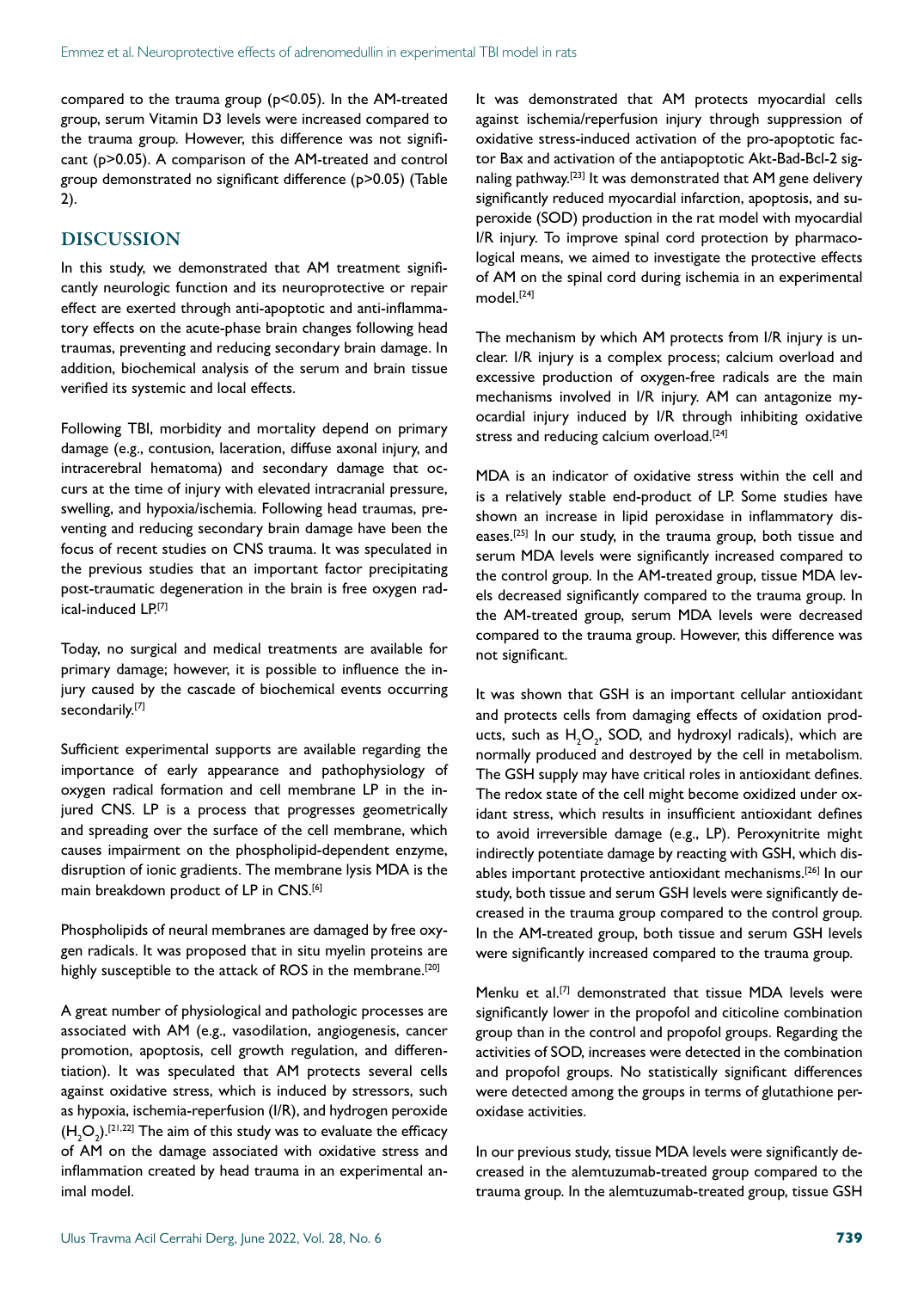levels were significantly increased compared to the trauma group.<sup>[27]</sup>

Vitamin D is a steroid hormone, which is produced in the epidermis photochemically. Vitamin D is known to be involved in bone mineralization regulation and calcium-phosphorus balance, but recent research speculates that it may have significant effects on cell proliferation, differentiation, neurotransmission, neuroplasticity, neurotropic, and neuroprotective effects in CNS.[28]

It was demonstrated that Vitamin D deficiency is common in patients after TBI with 46.5% of patients being Vitamin D deficient, and a further 33.7% being insufficient, with an overall 80.2% having low concentrations.<sup>[29]</sup>

Vitamin D deficiency leads to greater open-field behavioral deficits in TBI rat models, attenuating the useful effects of progesterone administration.[30]

In our study, serum Vitamin D3 levels were significantly decreased in the trauma group compared to the control group. In the AM-treated group, serum Vitamin D3 levels were increased compared to the trauma group. However, this difference was not significant.

TNF- $\alpha$  and pro-inflammatory cytokines (e.g., IL-6 and IL-1 $\beta$ ) were reported to be elevated after spinal cord injury within hours. Recent studies have argued that these cytokines, which increase in serum, are related directly to persistent motor dysfunction and histopathological damage.<sup>[31-33]</sup>

It was shown that plasma TNF- $\alpha$ , IL-6, and IL-1β levels were significantly increased in the trauma group compared to the control group. The concurrent administration of adalimumab and methylprednisolone created plasma TNF-α, IL-6, and IL-1β levels that were significantly decreased.<sup>[34]</sup>

It was thought that anti-inflammatory actions would be relevant but there was no change in the levels of IL-1 or IL-6 over time. TNF- $\alpha$  levels increased. In their study, they found that TBI AM treatment significantly increased brain tissue MPO and MDA levels and decreased GSH levels. Hence, they have seen that AM increases these inflammatory markers in TBI at the dose of  $12 \mu g / 100 g$  in rats.<sup>[35]</sup>

AM has also been demonstrated to inhibit the secretion of pro-inflammatory cytokines such as IL-1, IL-6, and TNF- $\alpha$ . [35] Furthermore, it was found that AM provokes endothelial PI3K/Akt activation, promotes vascular regeneration, reducing the increased endothelial permeability that is induced by cytokines, endotoxins, or reactive oxygen species, and thus limiting the formation of inflammatory exudates.[36]

In our study, both tissue and serum TNF- $\alpha$  and IL-6 levels were significantly increased in the trauma group compared

to the control group. In the AM-treated group, tissue TNF- $\alpha$ , tissue, and serum IL-6 levels were decreased compared to the trauma group. However, this difference was not significant. In the AM-treated group, serum TNF- $\alpha$  levels were significantly decreased compared to the trauma group.

The results of findings suggested that AM can improve neurologic function, and its neuroprotective or repair effect is exerted through anti-apoptotic and anti-inflammatory effects.

AM is produced by a great number of cell populations (e.g., neurons, glial cells, fibroblast, epithelial cells, adrenocortical cells, and macrophages) as well as several neoplastic cells. AM's vasoactive effects are well-established because it is already known to increase blood flow to the brain, heart, and kidneys, causing hypotension after intravenous administration.[37]

In neurological diseases, the involvement of AM is investigated, and it was shown that AM functions as an inflammatory agent, a neuromodulator, a neurotransmitter, and a neurohormone through autocrine or paracrine mechanisms. AM and its receptors are widely distributed throughout and play an extensive role in the nervous system.[38]

Some progress has also been made regarding AM in the study of proliferation and differentiation of the nervous system. The application of AM for the regulation of regeneration of various types of neuronal cells is a promising therapeutic strategy for the treatment of many neurodegenerative diseases. AM regulates the proportions of different types of neurons, astrocytes, and oligodendrocytes produced from progenitor cells (neural stem cells).[39]

Another important role of AM in cerebral vascular biology is the maintenance of autoregulation. It is ensured through autoregulation that cerebral perfusion is maintained in cerebral blood flow disturbances such as hypovolemia and cerebral ischemia. AM may also contribute to brain repair after damage by stimulating angiogenesis and neurogenesis.<sup>[38]</sup>

In summary, AM individually exerts neuroprotective effects in animal models of acute brain injury. However, extensive preclinical testing remains to be done to determine mechanisms of action and the appropriate doses. A comprehensive assessment of the effect of AM treatment on the systemic immune response and anti-inflammatory cascade following an acute brain injury will also be useful in establishing the mechanisms involved in tissue protection and the overall disease outcome in TBI.

## **Conclusion**

The results of our study have shown that AM might prevent brain trauma injury and is a biochemically strong anti-inflammatory, antioxidant, and neuroprotective agent. We suggest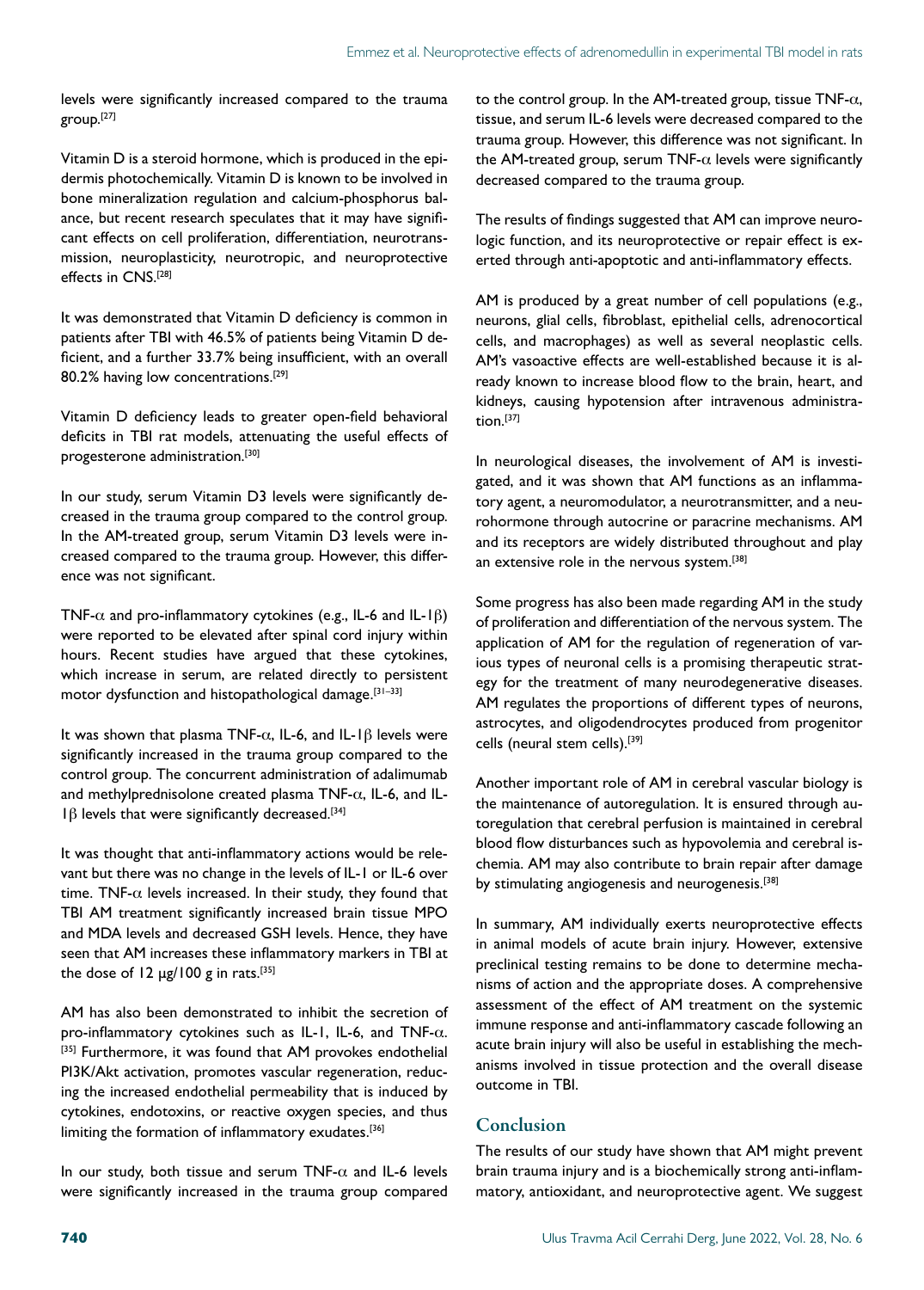that the mechanisms of these effects involve the reduction of oxidative stress, LP, and inflammation, and cytoprotective effect on brain cells. More studies with different dosage strategies and time protocols are required to evaluate the roles of this agent in TBI to consider their potential clinical uses. It is expected that this study will guide future researches on this topic. There is a need for further studies on this subject.

## Acknowledgment

None of the authors has a proprietary or financial interest in any material or method mentioned in this manuscript.

**Ethics Committee Approval:** This study was approved by the Saki Yenilli Experimental Animals Reproduction Laboratory Animal Ethics Committee (Date: 02.10.2020, Decision No: 06/03-22).

**Peer-review:** Internally peer-reviewed.

**Authorship Contributions:** Concept: G.E., E.B.B.; Design: E.B.B., Z.Y.; Supervision: G.E., Z.Y.; Resource: G.E., E.B.B., Z.Y.; Materials: G.E., E.B.B., Z.Y.; Data: G.E., E.B.B.; Analysis: E.B.B., Z.Y.; Literature search: Z.Y., G.E.; Writing: G.E., E.B.B.; Critical revision: E.B.B., Z.Y.

**Conflict of Interest:** None declared.

**Financial Disclosure:** The authors declared that this study has received no financial support.

## REFERENCES

- 1. Werner CK. Pathophysiology of traumatic brain injury. Br J Anaesth 2007;99:4–9. [\[CrossRef \]](https://doi.org/10.1093/bja/aem131)
- 2. Schmidt OI, Heyde CE, Ertel W, Stahel PE. Closed head injury-an inflammatory disease? Brain Res Rev 2005;483:388-99. [CrossRef]
- 3. Shohami E, Novikov M, Bass R. Closed head injury triggers early production of TNF-α and IL-6 by brain tissue. J Cereb Blood Flow Metab 1994;14:615–9. [\[CrossRef \]](https://doi.org/10.1038/jcbfm.1994.76)
- 4. Kossmann T, Hans V, Imhof HG. Intrahecal and serum interleukin-6 and acute phase response in patients with severe traumatic brain injuries. Shock 1995;5:311–7. [\[CrossRef \]](https://doi.org/10.1097/00024382-199511000-00001)
- 5. De Feudis FV. Ginkgo biloba extract (EGb 761) pharmacological activity and clinical applicatons. In: Effects of Egb 761 on the CNS. Tokyo: Elseiver; 1991. p. 551–6.
- 6. Hall ED, Braughler JM. Central nervous system travma and stroke. II. Physiological and pharmacological evidence for involment of oxygen free radicals and lipid peroxidation. Free Radic Biol [Med 1989;6:303–13.](https://doi.org/10.1016/0891-5849(89)90057-9)
- 7. Menku E, Ogden M, Saraymen R. The protective effects of propofol and citicoline combination in experimental head injury in rats. Turk Neurosurg 2010;20:57–62.
- 8. Dumont RJ, Okonkwo DO, Verma S, Hurlbert J. Acute spinal cord injury, part I: Pathophysiologic mechanisms. Clin Neuropharmacol 2001;24:254–6[4. \[CrossRef \]](https://doi.org/10.1097/00002826-200109000-00003)
- 9. Topsakal C, Kilic N, Ozveren F, Akdemir I, Kaplan M, Tiflikci M. Effects of prostaglandin E1, melatonin, and oxytetracycline on lipid peroxidation, antioxidant defense system, paraoxonase (PON1) activities, and homocysteine levels in an animal model of spinal cord injury. Spine 2003;28:1643–5[2. \[CrossRef \]](https://doi.org/10.1097/00007632-200308010-00004)
- 10. Yanagawa B, Nagaya N. Adrenomedullin: Molecular mechanisms and its role in cardiac disease. Amino Acids 2007;32:157–64[. \[CrossRef \]](https://doi.org/10.1007/s00726-005-0279-5)
- 11. Serrano J, Alonso D, Fernandez AP, Encinas JM, Lopez JC, Castro-Blanco S, et al. Adrenomedullin in the central nervous system. Microscopy Res Tech 2002;57:76–9[0. \[CrossRef \]](https://doi.org/10.1002/jemt.10053)
- 12. Hirata Y, Mitaka C, Sato K, Nagura T, Tsunoda Y, Amaha K, et al. Increased circulating adrenomedullin, a novel vasodilatory peptide, in sepsis. J Clin Endocrinol Metab 1996;81:1449–53[. \[CrossRef \]](https://doi.org/10.1210/jc.81.4.1449)
- 13. Ishihara T, Kato J, Kitamura K, Katoh F, Fujimoto S, Kangawa K, et al. Production of adrenomedullin in human vascular endothelial cells. Life Sci 1997;60:1763-9. [CrossRef]
- 14. Cui X, Wu R, Zhou M, Dong W, Ulloa L, Yang H, et al. Adrenomedullin and its binding protein attenuate the proinflammatory response after hemorrhage. Crit Care Med 2005;33:391-8. [CrossRef]
- 15. Gergin İŞ. Sıçanlarda Farklı Kafa Travması Modellerinin Hipotalamohipofizi Eraksta Hasar Oluşturma Etkinliğinin Histolojik, Biyokimyasal Verilerle ve Davranış Testleriyle Değerlendirilmesi. Kayseri: Tıpta Uzmanlık Tezi; 2015.
- 16. Dwivedi AJ, Wu R, Nguyen E, Higuchi S, Wang H, Krishnasastry K, et al. Adrenomedullin and adrenomedullin binding protein-1 prevent acute lung injury after gut ischemia-reperfusion. J Am Coll Surg 2007;205:284–93. [\[CrossRef \]](https://doi.org/10.1016/j.jamcollsurg.2007.03.012)
- 17. Okhawa H, Ohishi N, Yagi K. Assay for lipidperoxides in animal tissues by thiobarbituric acid reaction. Anal Biochem 1979;95:351–[8. \[CrossRef \]](https://doi.org/10.1016/0003-2697(79)90738-3)
- 18. Ellman GL. Tissue sulfhydryl groups. Arch Biochem Biophys 1959;82:70–7[. \[CrossRef \]](https://doi.org/10.1016/0003-9861(59)90090-6)
- 19. Lowry OH, Rosebrough NJ, Farr AL, Randall RJ. Protein measurements with the folin phenol reagent. J Biol Chem 1951;193:265–7[5. \[CrossRef \]](https://doi.org/10.1016/S0021-9258(19)52451-6)
- 20. Konat GW, Wiggins RC. Effect of reactive oxygen species on myelin membrane proteins. J Neurochem 1985;45:1113–8[. \[CrossRef \]](https://doi.org/10.1111/j.1471-4159.1985.tb05530.x)
- 21. Yoshimoto T, Fukai N, Sato R, Sugiyama T, Ozawa N, Shichiri M, et al. Antioxidant effect of adrenomedullin on angiotensin II-induced reactive oxygen species generation in vascular smooth muscle cells. Endocrinology 2004;145:3331–[7. \[CrossRef \]](https://doi.org/10.1210/en.2003-1583)
- 22. Shimosawa T, Shibagaki Y, Ishibashi K, Kitamura K, Kangawa K, Kato S, et al. Adrenomedullin, an endogenous peptide, counteracts cardiovascular damage. Circulation 2002;105:106–1[1. \[CrossRef \]](https://doi.org/10.1161/hc0102.101399)
- 23. Kato K, Yin H, Agata J, Yoshida H, Chao L, Chao J. Adrenomedullin gene delivery attenuates myocardial infarction and apoptosis after ischemia and reperfusion. Am J Physiol Heart Circ Physiol 20[03;285:H1506–14.](https://doi.org/10.1152/ajpheart.00270.2003)
- 24. Chao J, Kato K, Zhang JJ, Dobrzynski E, Wang C, Agata J, et al. Human adrenomedullin gene delivery protects against cardiovascular remodeling and renal injury. Peptides 2001;22:1731–3[7. \[CrossRef \]](https://doi.org/10.1016/S0196-9781(01)00510-1)
- 25. Kang HK, Kim DK, Lee BH, Om AS, Hong JH, Koh HC, et al. Urinary N-acetyl-beta-D-glucosaminidase and malondialdhyde as a markers of renal damage in burned patients. J Korean Med Sci [2001;16:598–602.](https://doi.org/10.3346/jkms.2001.16.5.598)
- 26. Meister A. Glutathione deficiency produced by inhibition of its synthesis and its reversal applications in research and therapy. Pharmacol Therapeut 1991;51:155–9[4. \[CrossRef \]](https://doi.org/10.1016/0163-7258(91)90076-X)
- 27. Suner IH, Kurt G, Yildirim Z, Bulduk EB, Borcek AO, Demirci H, et al. Investigation of the effect of alemtuzumab in an experimental spinal cord trauma model in rats. World Neurosurg 2019;121:E723–30. [\[CrossRef \]](https://doi.org/10.1016/j.wneu.2018.09.197)
- 28. Tang BM, Eslick GD, Nowson C, Smith C, Bensoussan A. Use of calcium or calcium in combination with vitamin D supplementation to prevent fractures and bone loss in people aged 50 years and older: A meta-analysis. Lancet 2007;370:657–6[6. \[CrossRef \]](https://doi.org/10.1016/S0140-6736(07)61342-7)
- 29. Jamall OA, Feeney C, Zaw-Linn J, Malik A, Niemi ME, Tenorio-Jimenez C, et al. Prevalence and correlates of vitamin D deficiency in adults after traumatic brain injury. Clin Endocrinol 2016;85:636–44. [\[CrossRef \]](https://doi.org/10.1111/cen.13045)
- 30. Cekic M, Cutler SM, Vanlandingham JW, Stein DG. Vitamin D deficiency reduces the benefits of progesterone treatment after brain injury in aged rats. Neurobiol Aging 2011;32:864–7[4. \[CrossRef \]](https://doi.org/10.1016/j.neurobiolaging.2009.04.017)
- 31. Gong G, Yuan LB, Hu L, Wu W, Yin L, Hou JL, et al. Glycyrrhizin attenuates rat ischemic spinal cord injury by suppressing inflammatory cyto-